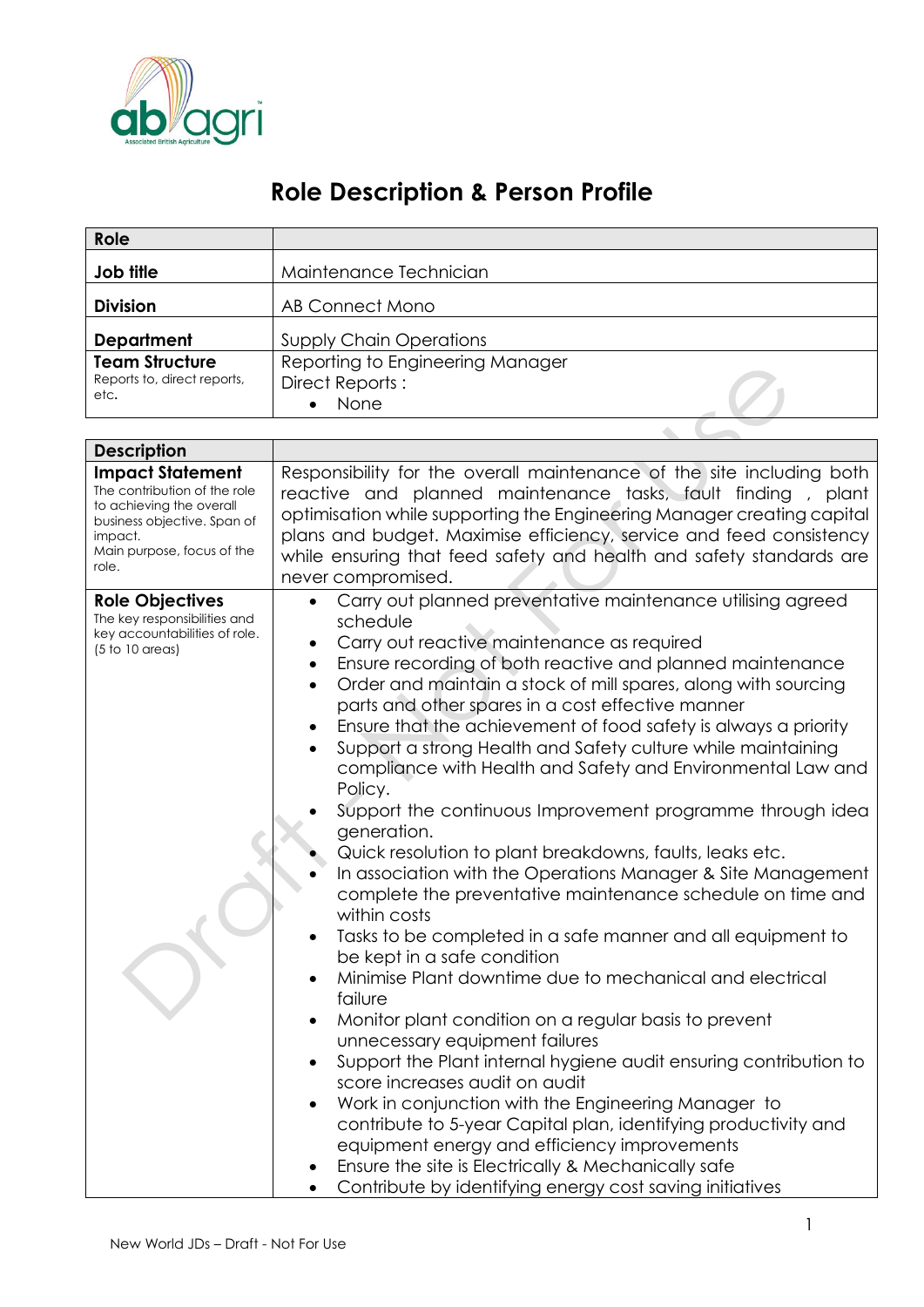

|                                                                                                                                  | Drive workshop and work area housekeeping improvement to a<br>$\bullet$<br>very high standard<br>Ensure all contractors working on-site are managed within<br>$\bullet$<br>company standards and utilise the appropriate systems, such as<br>PTW, where required.<br><b>Measures</b><br>KPIs, budgets, costs and performance assessments for<br>$\bullet$<br>production & distribution<br>Internal employee survey score<br>$\bullet$<br>Health & Safety audit scores and accident statistics<br>$\bullet$<br>Internal Hygiene Scores.<br>$\bullet$                                                     |
|----------------------------------------------------------------------------------------------------------------------------------|---------------------------------------------------------------------------------------------------------------------------------------------------------------------------------------------------------------------------------------------------------------------------------------------------------------------------------------------------------------------------------------------------------------------------------------------------------------------------------------------------------------------------------------------------------------------------------------------------------|
|                                                                                                                                  | <b>Customer Complaints</b><br>$\bullet$                                                                                                                                                                                                                                                                                                                                                                                                                                                                                                                                                                 |
| <b>Key Stakeholders</b><br>What are the challenges of<br>the relationships,<br>communication strategies<br>required, etc         | <b>Operations Manager/ Production Manager/ Operations Support</b><br>$\bullet$<br>Manager/Engineering Manager/Mill Operators-Routine progress<br>updates, awareness of issues and resolutions, communicate on<br>performance progress (reliability, cost, energy efficiency).<br><b>Regional E,H&amp;S -</b> Update on action status from Audits,<br>$\bullet$<br>communication of identified issues.<br><b>Regional Quality</b> - Update on action status from Audits,<br>$\bullet$<br>communication of identified issues.<br><b>Regional HR</b> – Comms on training, employee relations.<br>$\bullet$ |
| Scope<br>Depth, breath of<br>knowledge application,<br>ability to innovate,<br>complexity of tasks,<br>budgetary responsibility. | Delivery of the Mill Maintenance Process<br>$\bullet$<br>Legislative responsibility (E,H&S)<br>Personal Accountability to Continued Professional and Personal<br>$\bullet$<br>Development                                                                                                                                                                                                                                                                                                                                                                                                               |

| <b>Person Profile</b>                                                                                                                          |                                                                                                   | <b>Essential</b><br>or |
|------------------------------------------------------------------------------------------------------------------------------------------------|---------------------------------------------------------------------------------------------------|------------------------|
|                                                                                                                                                |                                                                                                   | <b>Desirable</b>       |
| Knowledge<br>Consider experience, any<br>formal qualifications<br>genuinely necessary or any<br>key areas of knowledge.                        | Multi-skilled engineer; HNC (or equivalent)<br>$\bullet$<br>Mechanical/Electrical Engineering     | Ε                      |
|                                                                                                                                                | Suitable & relevant Engineering experience                                                        | E                      |
|                                                                                                                                                | Experience of planned maintenance systems,<br>preferably within the Food industry.                | Ē                      |
|                                                                                                                                                | Good H&S knowledge in legislation and application<br>(IOSH qualification, desirable)              | E                      |
|                                                                                                                                                | A logical and structured thinker, with a strong ability<br>$\bullet$<br>to solve problems.        | E                      |
|                                                                                                                                                | Exposure to high volume manufacturing; CI or lean<br>$\bullet$<br>methodologies                   | D                      |
|                                                                                                                                                | Strong Communication skills; Ability to engage and<br>$\bullet$<br>motivate teams and individuals | E                      |
| <b>Key Behaviours</b><br>Consider which of our<br>Guiding Principles are<br>particularly relevant and<br>also any role specific<br>behaviours. | Responds positively to changing business priorities<br>$\bullet$                                  | E                      |
|                                                                                                                                                | Keeps their head whilst others lose theirs.<br>$\bullet$                                          | E                      |
|                                                                                                                                                | Innovative<br>$\bullet$                                                                           | E                      |
|                                                                                                                                                | Recognises when to persist and when to change<br>$\bullet$<br>course                              | Ë                      |
|                                                                                                                                                | Problem solving skills                                                                            | F                      |